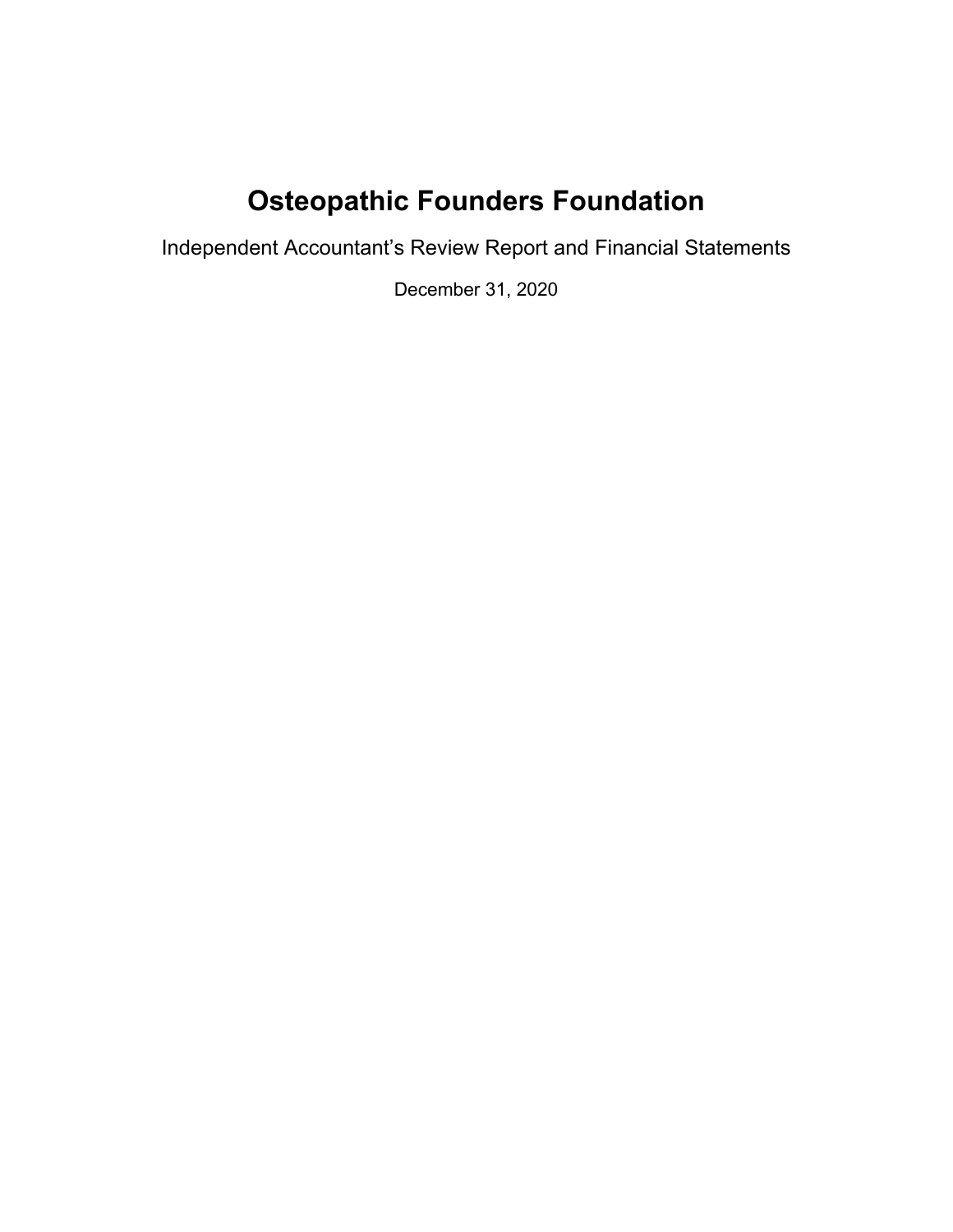# **Osteopathic Founders Foundation December 31, 2020**

## **Contents**

| <b>Financial Statements</b> |  |
|-----------------------------|--|
|                             |  |
|                             |  |
|                             |  |
|                             |  |
|                             |  |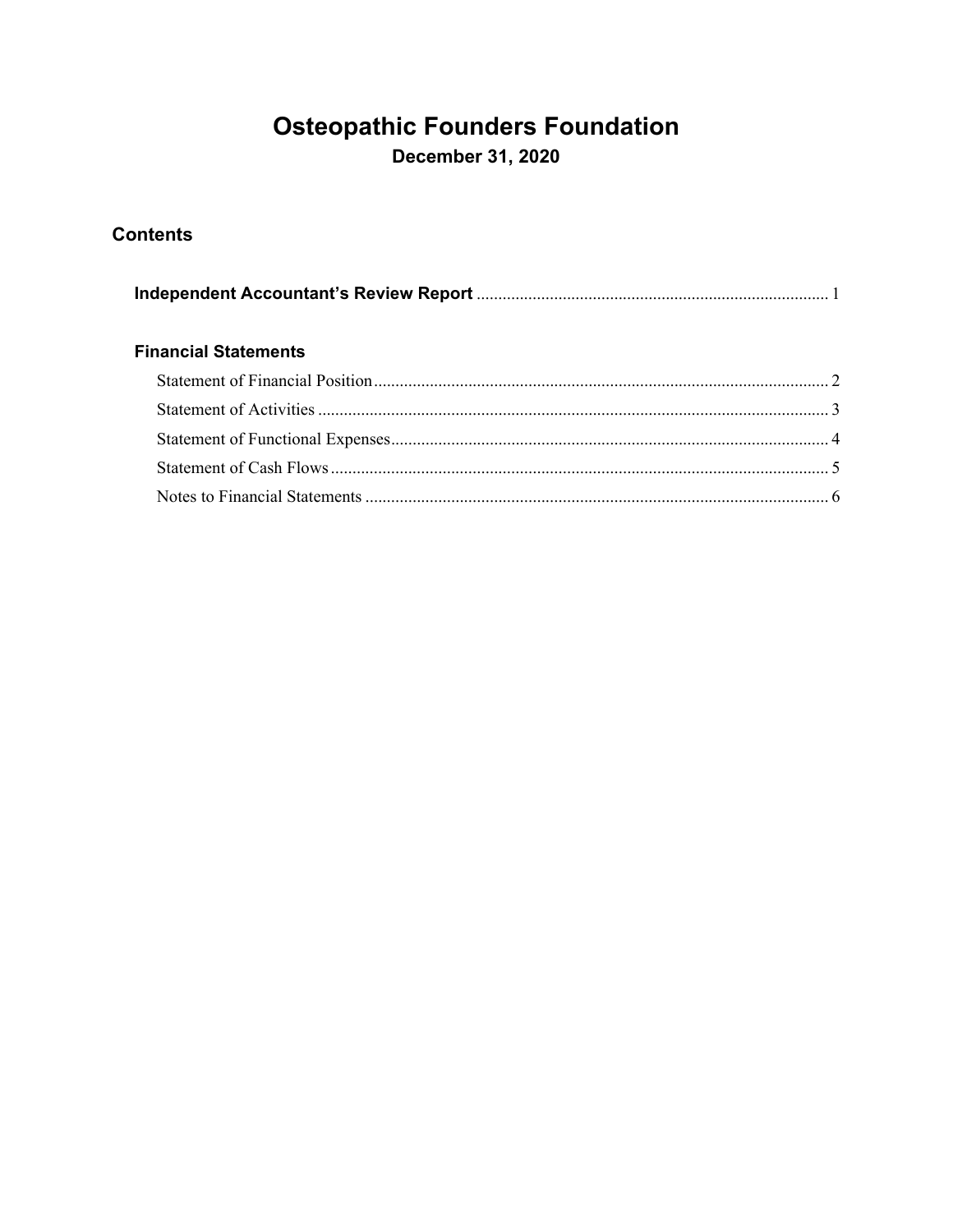

### **Independent Accountant's Review Report**

Board of Directors Osteopathic Founders Foundation Tulsa, Oklahoma

We have reviewed the accompanying financial statements of Osteopathic Founders Foundation (the Foundation), which comprise the statement of financial position as of December 31, 2020, and the related statements of activities, functional expenses, and cash flows for the year then ended, and the related notes to the financial statements. A review includes primarily applying analytical procedures to management's financial data and making inquiries of the Foundation's management. A review is substantially less in scope than an audit, the objective of which is the expression of an opinion regarding the financial statements as a whole. Accordingly, we do not express such an opinion.

### *Management's Responsibility for the Financial Statements*

Management is responsible for the preparation and fair presentation of the financial statements in accordance with accounting principles generally accepted in the United States of America; this includes the design, implementation, and maintenance of internal control relevant to the preparation and fair presentation of the financial statements that are free from material misstatement, whether due to fraud or error.

### *Accountant's Responsibility*

Our responsibility is to conduct the review engagement in accordance with Statements on Standards for Accounting and Review Services promulgated by the Accounting and Review Services Committee of the AICPA. Those standards require us to perform procedures to obtain limited assurance as a basis for reporting whether we are aware of any material modifications that should be made to the financial statements for them to be in accordance with accounting principles generally accepted in the United States of America. We believe that the results of our procedures provide a reasonable basis for our conclusion.

### *Accountant's Conclusion*

Based on our review, we are not aware of any material modifications that should be made to the accompanying financial statements in order for them to be in accordance with accounting principles generally accepted in the United States of America.

BKD.LLP

Tulsa, Oklahoma July 29, 2021

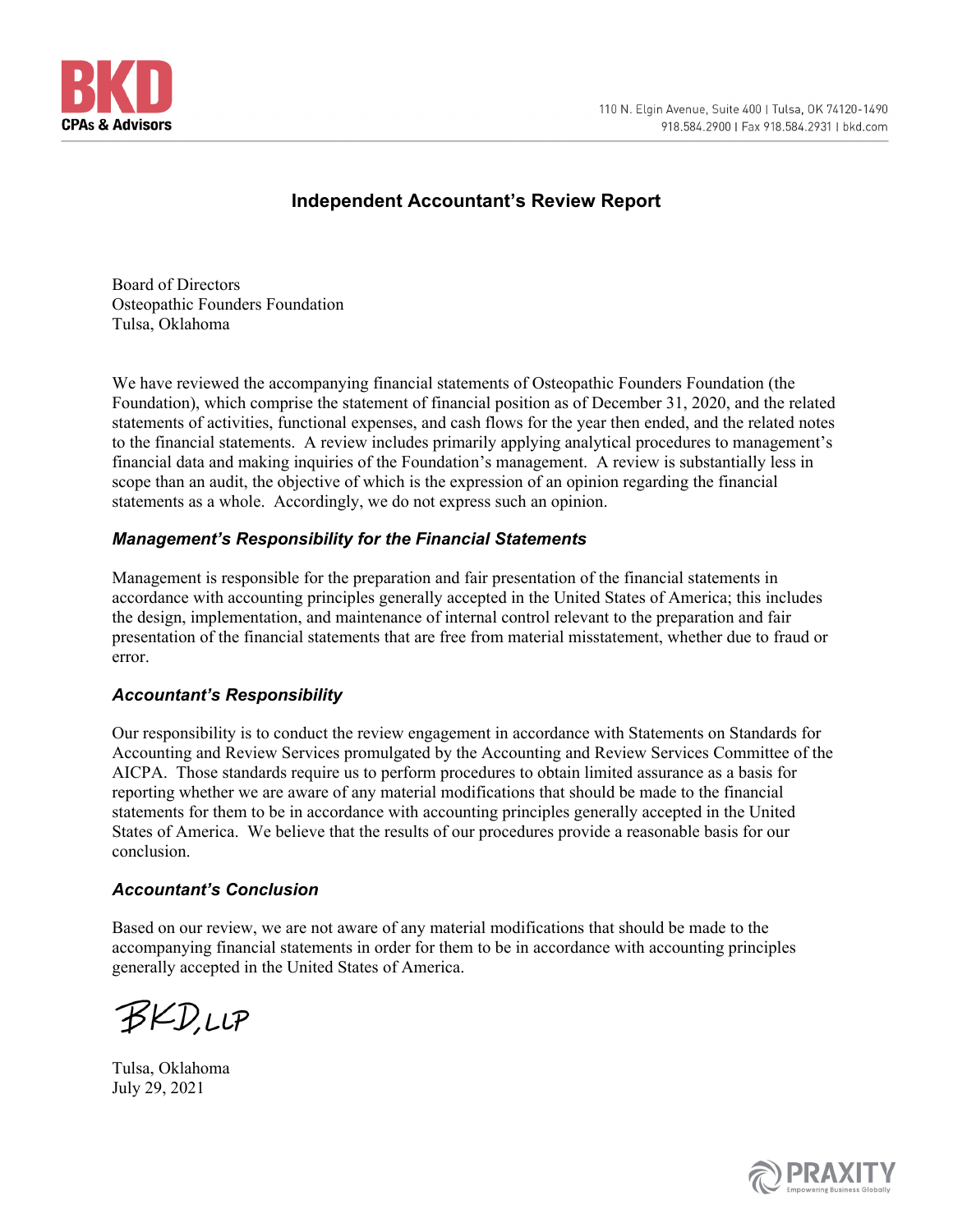## **Statement of Financial Position December 31, 2020**

### **Assets**

| Cash and cash equivalents<br>Investments<br>Other assets<br>Furniture and equipment, net<br>Investments held in trusts | \$           | 132,105<br>21,306,028<br>16,874<br>787 |
|------------------------------------------------------------------------------------------------------------------------|--------------|----------------------------------------|
|                                                                                                                        |              | 430,498                                |
| Total assets                                                                                                           | <sup>8</sup> | 21,886,292                             |
| <b>Liabilities and Net Assets</b>                                                                                      |              |                                        |
| <b>Liabilities</b>                                                                                                     |              |                                        |
| Accounts payable                                                                                                       | \$           | 2,336                                  |
| <b>Accrued</b> liabilities                                                                                             |              | 117,102                                |
| Pledges payable                                                                                                        |              | 154,000                                |
| Unitrust liabilities payable                                                                                           |              | 205,340                                |
| Funds held for others                                                                                                  |              | 21,022                                 |
| Deferred compensation                                                                                                  |              | 214,219                                |
| <b>Total liabilities</b>                                                                                               |              | 714,019                                |
| <b>Net Assets</b>                                                                                                      |              |                                        |
| Without donor restrictions                                                                                             |              |                                        |
| Undesignated                                                                                                           |              | 16,408,875                             |
| Designated by the Board for endowment                                                                                  |              | 1,932,075                              |
| Net assets without donor restrictions                                                                                  |              | 18,340,950                             |
| With donor restrictions                                                                                                |              | 2,831,323                              |
| Total net assets                                                                                                       |              | 21,172,273                             |
| Total liabilities and net assets                                                                                       | \$           | 21,886,292                             |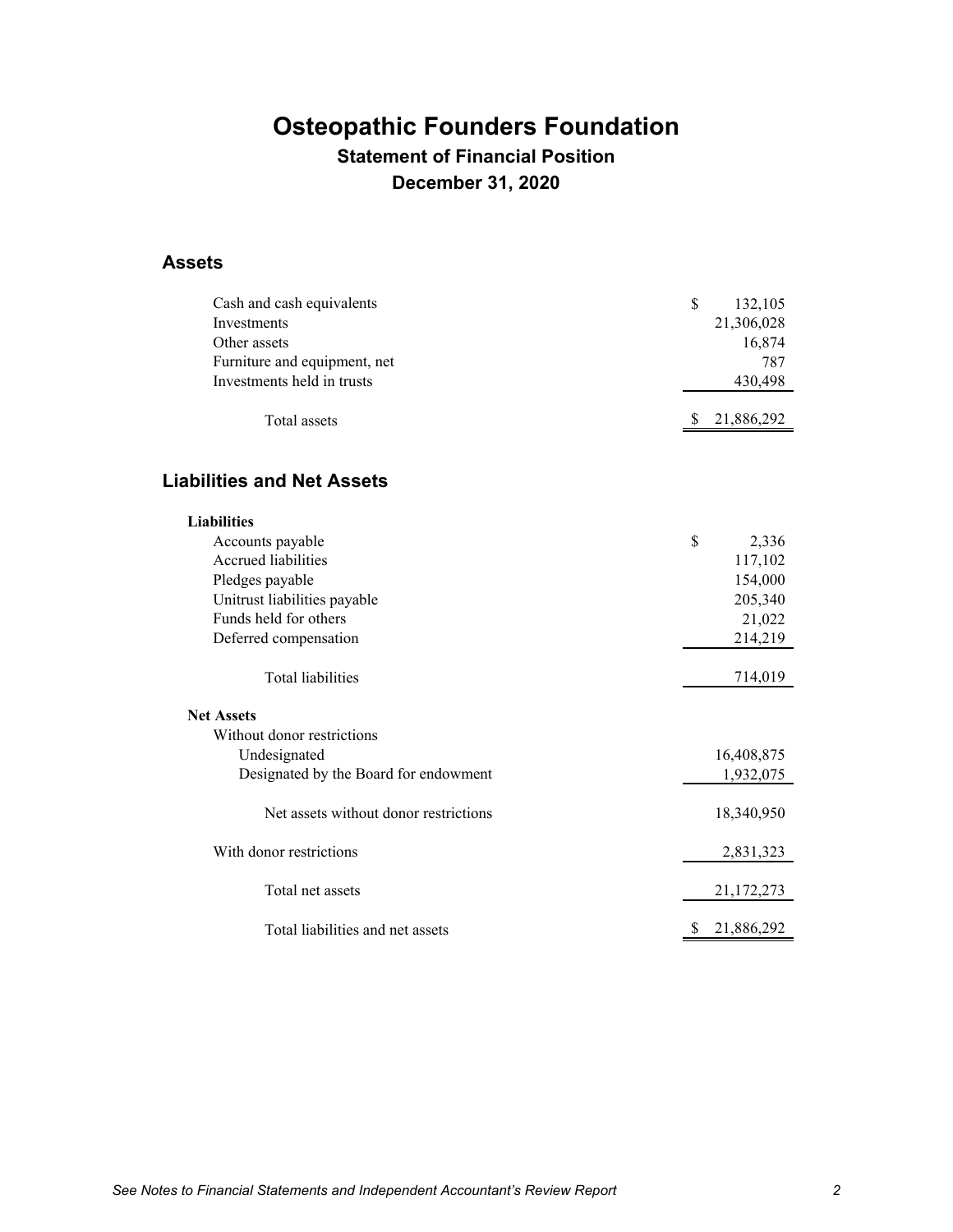## **Statement of Activities Year Ended December 31, 2020**

|                                                  | <b>Without Donor</b> | <b>With Donor</b>   |                  |
|--------------------------------------------------|----------------------|---------------------|------------------|
|                                                  | <b>Restrictions</b>  | <b>Restrictions</b> | <b>Total</b>     |
| <b>Revenue and Support</b>                       |                      |                     |                  |
| Contributions and grants                         | \$<br>184,612        | \$                  | \$<br>184,612    |
| Special events                                   | 135,025              |                     | 135,025          |
| Program and other income                         | 88,644               |                     | 88,644           |
| Interest and dividend income, net                | 252,021              | 40,020              | 292,041          |
| Net realized and unrealized gains on investments | 1,258,577            | 280,995             | 1,539,572        |
| Net assets released from restrictions            | 61,684               | (61, 684)           |                  |
| Total revenue and support                        | 1,980,563            | 259,331             | 2,239,894        |
| <b>Expenses</b>                                  |                      |                     |                  |
| Program services                                 |                      |                     |                  |
| Grants, scholarships, and other                  | 264,285              |                     | 264,285          |
| Emergency cardiovascular care                    | 156,204              |                     | 156,204          |
| Continuing medical education                     | 122,630              |                     | 122,630          |
| Total program services                           | 543,119              |                     | 543,119          |
| Support services                                 |                      |                     |                  |
| Management and general                           | 134,873              |                     | 134,873          |
| Fundraising                                      | 213,650              |                     | 213,650          |
| Total support services                           | 348,523              |                     | 348,523          |
| Total expenses                                   | 891,642              |                     | 891,642          |
| <b>Change in Net Assets</b>                      | 1,088,921            | 259,331             | 1,348,252        |
| <b>Net Assets, Beginning of Year</b>             | 17,252,029           | 2,571,992           | 19,824,021       |
| Net Assets, End of Year                          | 18,340,950<br>S      | 2,831,323<br>S      | 21,172,273<br>\$ |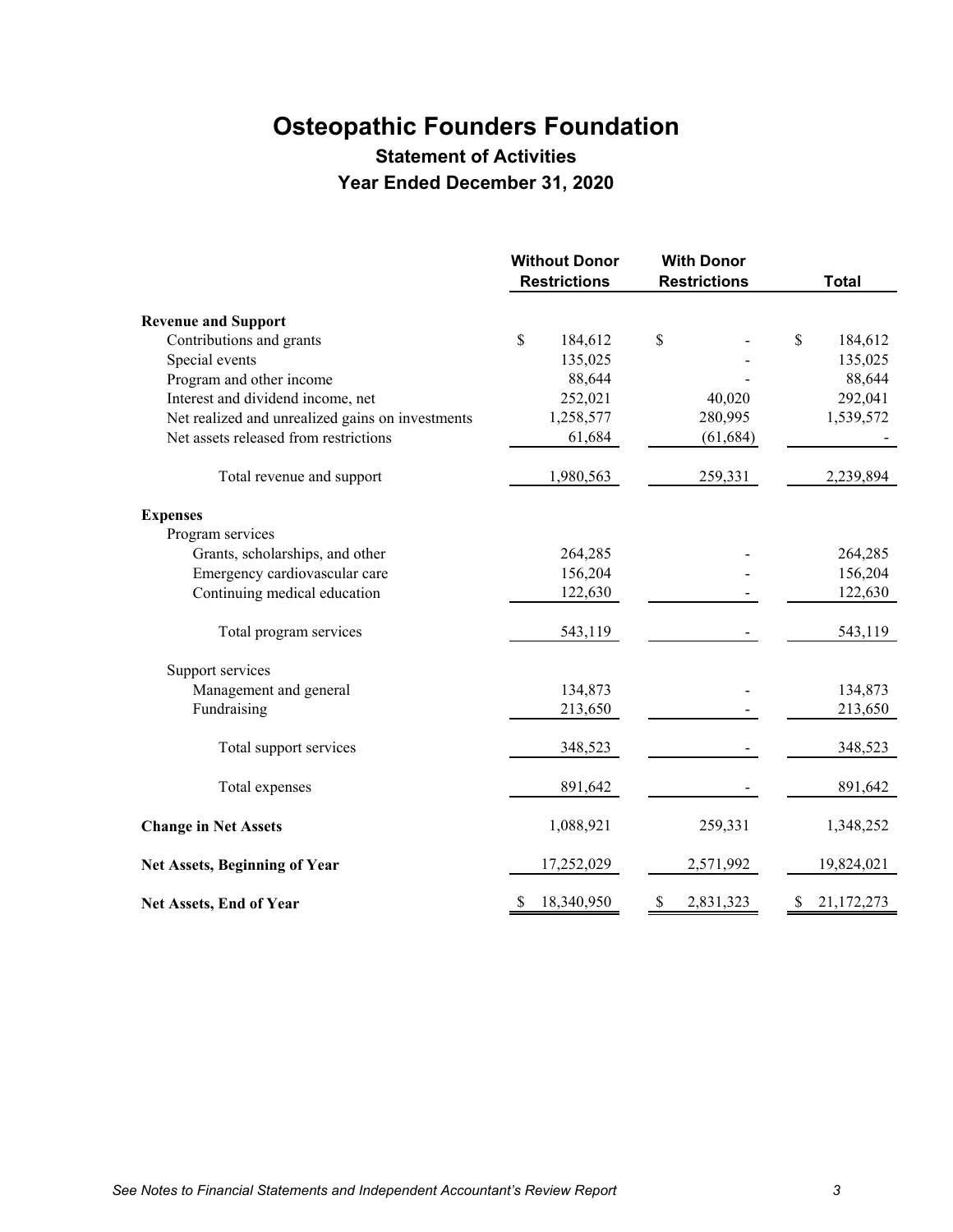## **Statement of Functional Expenses Year Ended December 31, 2020**

|                                | Grants,<br>Scholarships, | <b>Emergency</b><br>Cardiovascular |     | Continuing<br><b>Medical</b> |          | <b>Management</b> |                    |              |
|--------------------------------|--------------------------|------------------------------------|-----|------------------------------|----------|-------------------|--------------------|--------------|
|                                | and Other                | Care                               |     | <b>Education</b>             |          | and General       | <b>Fundraising</b> | <b>Total</b> |
| <b>Bank</b> fees               | \$<br>489                | \$<br>1,490                        | \$  | 244                          | \$       |                   | \$<br>1,482        | \$<br>3,705  |
| Contract and outside services  | 1,312                    | 1,369                              |     | 15,193                       |          | 846               | 18,455             | 37,175       |
| Depreciation                   | 518                      | 2,128                              |     | 518                          |          | 311               | 207                | 3,682        |
| Events                         |                          |                                    |     |                              |          | 520               | 109,861            | 110,381      |
| Grants and scholarships        | 152,490                  |                                    |     |                              |          |                   |                    | 152,490      |
| Insurance                      |                          | 2,573                              |     | 464                          |          | 3,533             |                    | 6,570        |
| Legal and professional fees    |                          |                                    |     |                              |          | 20,929            | 2,325              | 23,254       |
| Miscellaneous                  | 1,662                    | 14,152                             |     | 25,102                       |          | 16,619            | 296                | 57,831       |
| Printing and postage           |                          | 52                                 |     | 976                          |          | 2,435             | 6,450              | 9,913        |
| Rent                           | 16,829                   | 35,889                             |     | 16,829                       |          | 10,097            | 29,204             | 108,848      |
| Salaries and employee benefits | 90,579                   | 92,129                             |     | 60,386                       |          | 60,386            | 45,289             | 348,769      |
| Supplies                       |                          | 5,759                              |     | 1,150                        |          | 2,044             |                    | 8,953        |
| Unitrust distributions         |                          |                                    |     |                              |          | 16,595            |                    | 16,595       |
| Travel                         | 406                      | 663                                |     | 1,768                        |          | 558               | 81                 | 3,476        |
|                                | 264,285                  | 156,204                            | \$. | 122,630                      | <b>S</b> | 134,873           | 213,650            | 891,642      |
| Percentage of total expenses   | 29.6%                    | 17.5%                              |     | 13.8%                        |          | 15.1%             | 24.0%              | 100.0%       |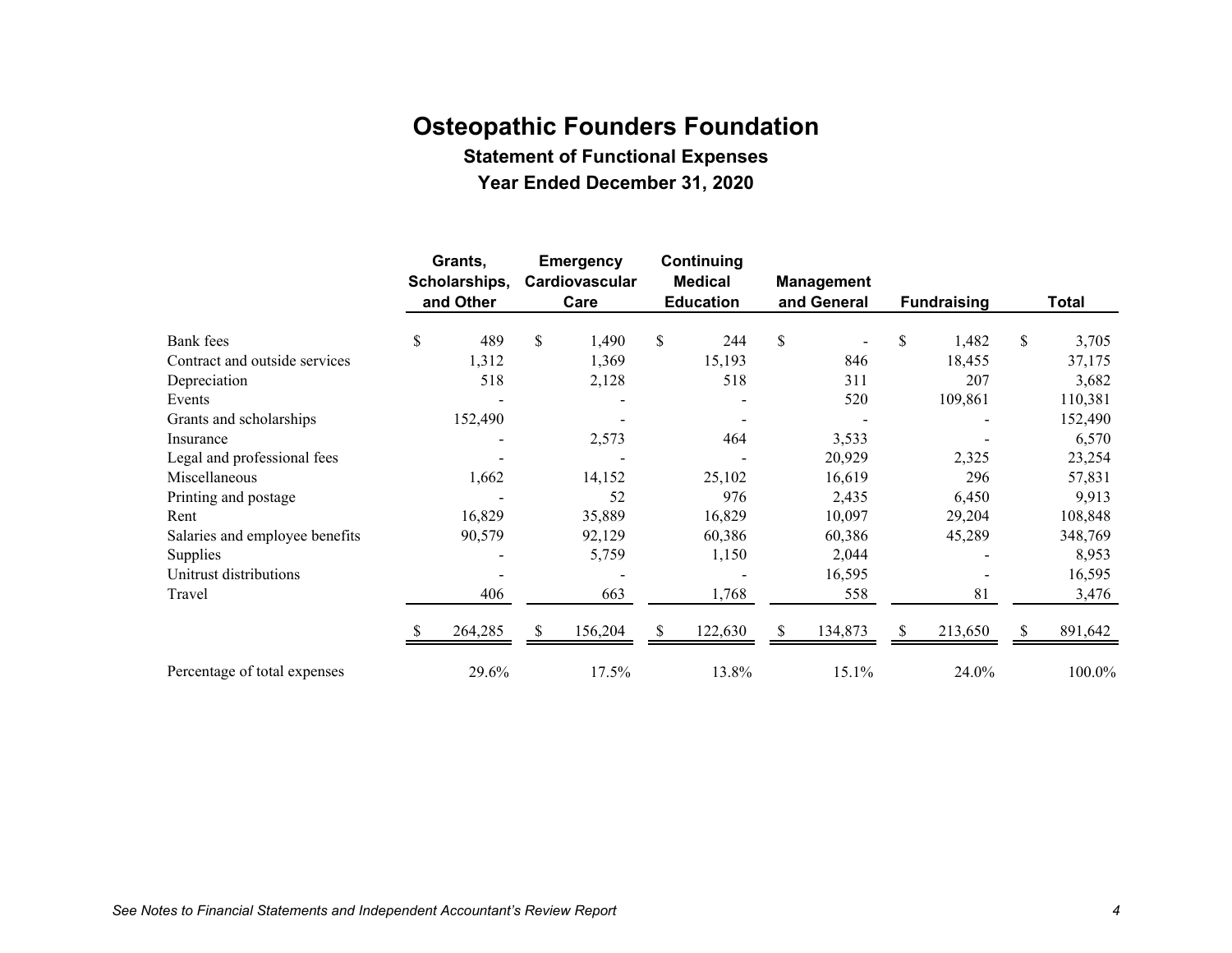**Statement of Cash Flows Year Ended December 31, 2020** 

| <b>Operating Activities</b>                                |    |               |  |  |  |
|------------------------------------------------------------|----|---------------|--|--|--|
| Change in net assets                                       | \$ | 1,348,252     |  |  |  |
| Items not requiring (providing) cash                       |    |               |  |  |  |
| Depreciation                                               |    | 3,682         |  |  |  |
| Loss on beneficial interest in charitable remainder trusts |    | 52,620        |  |  |  |
| Net realized and unrealized gains on investments           |    | (1, 539, 572) |  |  |  |
| Gain on forgiveness of PPP loan                            |    | (46,200)      |  |  |  |
| Changes in                                                 |    |               |  |  |  |
| Pledges payable and unitrust liabilities payable           |    | (55,961)      |  |  |  |
| Accounts payable and accrued liabilities                   |    | (14, 591)     |  |  |  |
| Other assets                                               |    | 9,070         |  |  |  |
| Proceeds from PPP loan                                     |    | 46,200        |  |  |  |
| Net cash used in operating activities                      |    | (196,500)     |  |  |  |
| <b>Investing Activities</b>                                |    |               |  |  |  |
| Proceeds from sales of investments                         |    | 7,637,921     |  |  |  |
| Purchase of investments                                    |    | (7,516,657)   |  |  |  |
| Purchase of property and equipment                         |    | (1,704)       |  |  |  |
| Net cash provided by investing activities                  |    | 119,560       |  |  |  |
| <b>Decrease in Cash and Cash Equivalents</b>               |    |               |  |  |  |
| Cash and Cash Equivalents, Beginning of Year               |    |               |  |  |  |
| Cash and Cash Equivalents, End of Year                     | \$ | 132,105       |  |  |  |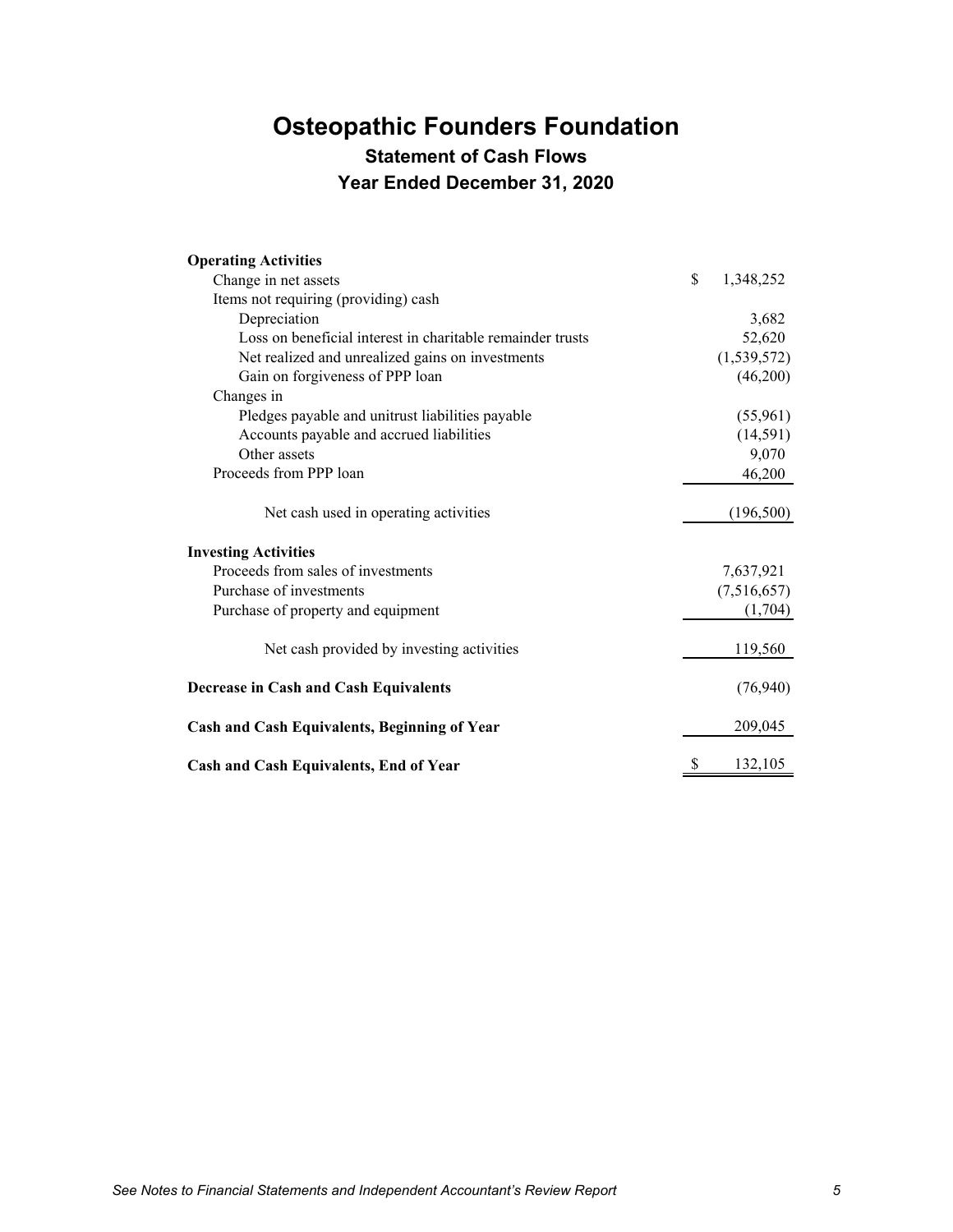### **Note 1: Summary of Significant Accounting Policies**

#### *Nature of Operations*

Osteopathic Founders Foundation (the Foundation) was established in March 1943 as a tax-exempt charitable organization under Section  $501(c)(3)$  of the Internal Revenue Code. The mission of the Foundation is to promote general health, welfare, and education in Tulsa, Oklahoma, and the surrounding northeast Oklahoma communities through activities related to osteopathic health care. The Foundation earns revenues from contributions and grants from members and the community, special events, and income from investments.

### *Use of Estimates*

The preparation of financial statements in conformity with accounting principles generally accepted in the United States of America requires management to make estimates and assumptions that affect the reported amounts of assets and liabilities and disclosure of contingent assets and liabilities at the date of the financial statements and the reported amounts of revenues, expenses, gains, losses, and other changes in net assets during the reporting period. Actual results could differ from those estimates.

### *Cash and Cash Equivalents*

The Foundation considers all liquid investments with original maturities of three months or less to be cash equivalents.

Uninvested cash and cash equivalents included in investment accounts, including endowments, are not considered to be cash and cash equivalents.

At December 31, 2020, the Foundation had no cash accounts that exceeded federally insured limits.

#### *Investments and Investment Return*

The Foundation measures securities, other than investments that qualify for the equity method of accounting, at fair value. Investments in private equity funds are recorded at net asset value (NAV), as a practical expedient, to determine fair value of the investments.

Investment return includes dividend, interest, and other investment income; realized and unrealized gains and losses on investments carried at fair value; and realized gains and losses on other investments, less external and direct internal investment expenses. Gains and losses on the sale of securities are recorded on the trade date and are determined using the specific identification method.

Investment return that is initially restricted by donor stipulation and for which the restriction will be satisfied in the same year is included in net assets without donor restrictions. Other investment return is reflected in the accompanying statement of activities as with or without donor restrictions based upon the existence and nature of any donor- or legally imposed restrictions.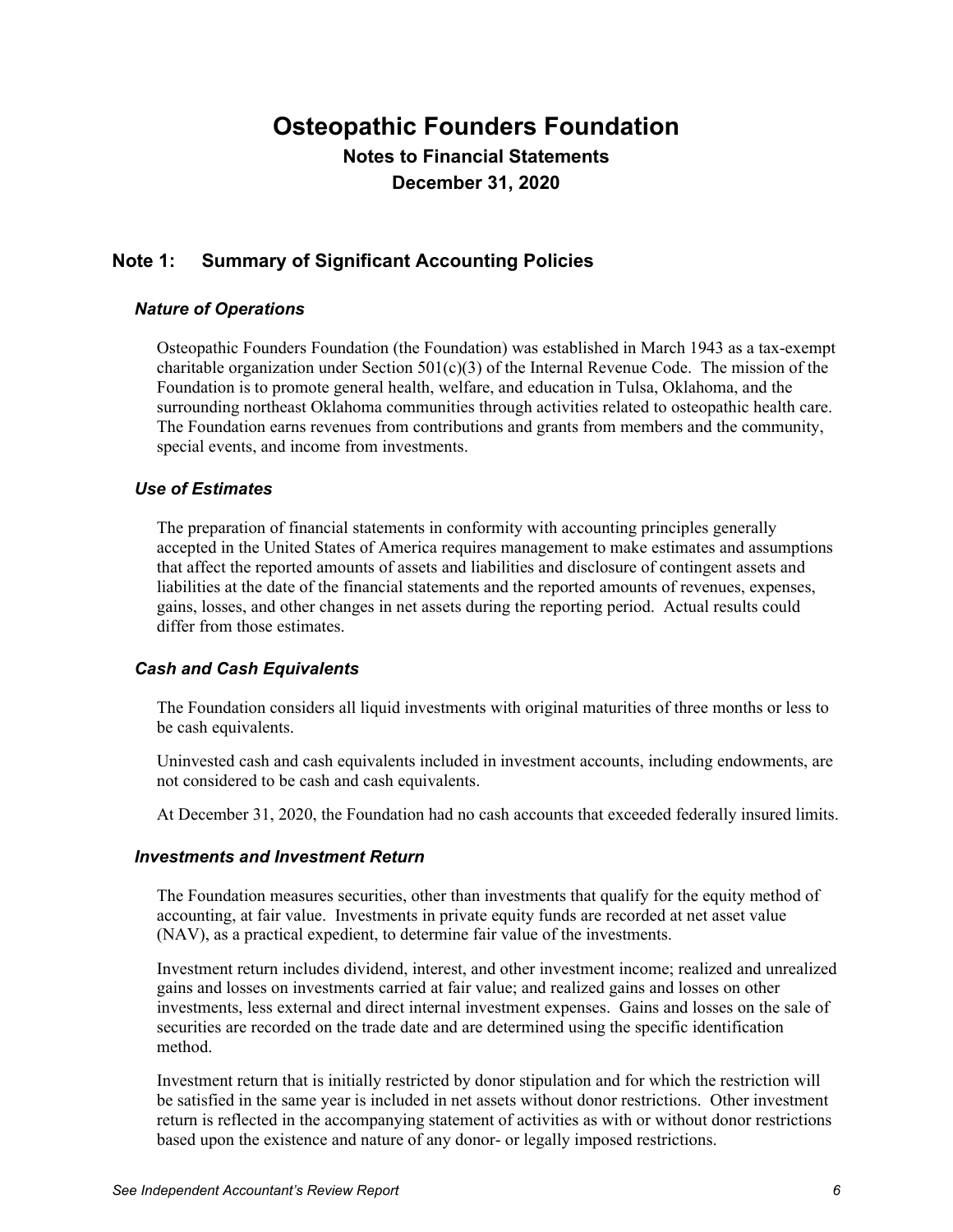#### *Furniture and Equipment*

Furniture and equipment acquisitions more than \$300 are stated at cost less accumulated depreciation. Accumulated depreciation was \$273,853 at December 31, 2020. Depreciation is charged to expense using the straight-line method over estimated useful lives from 3 to 20 years.

#### *Net Assets*

Net assets, revenues, gains, and losses are classified based on the existence or absence of donorimposed restrictions. Net assets without donor restrictions are available for use in general operations and not subject to donor restrictions. The governing board has designated, from net assets without donor restrictions, net assets for a board-designated endowment.

Net assets with donor restrictions are subject to donor-imposed restrictions. Some donor-imposed restrictions are temporary in nature, such as those that will be met by the passage of time or other events specified by the donor. Other donor-imposed restrictions are perpetual in nature, where the donor stipulates that resources be maintained in perpetuity.

#### *Contributions*

Gifts of cash and other assets received without donor stipulations are reported as revenue and net assets without donor restrictions. Gifts received with a donor stipulation that limits their use are reported as revenue and net assets with donor restrictions. When a donor-stipulated time restriction ends or purpose restriction is accomplished, net assets with donor restrictions are reclassified to net assets without donor restrictions and reported in the accompanying statement of activities as net assets released from restrictions. Gifts having donor stipulations that are satisfied in the period the gift is received are reported as revenue and net assets without donor restrictions.

#### *Other Assets*

Other assets are comprised of receivables arising from realized investment income that has been earned but not yet collected and prepaid expenses. Management believes all receivables reported in the accompanying statement of financial position to be fully collectible. Amounts determined to be uncollectible are charged to expense as that determination is made.

#### *In-Kind Contributions*

In addition to receiving cash contributions, the Foundation receives in-kind contributions from various donors for an annual fundraising event. It is the policy of the Foundation to record the estimated fair value of certain in-kind donations as an expense in its financial statements and similarly increase contribution revenue by a like amount. During the year ended December 31, 2020, the Foundation received approximately \$10,000 from in-kind donations.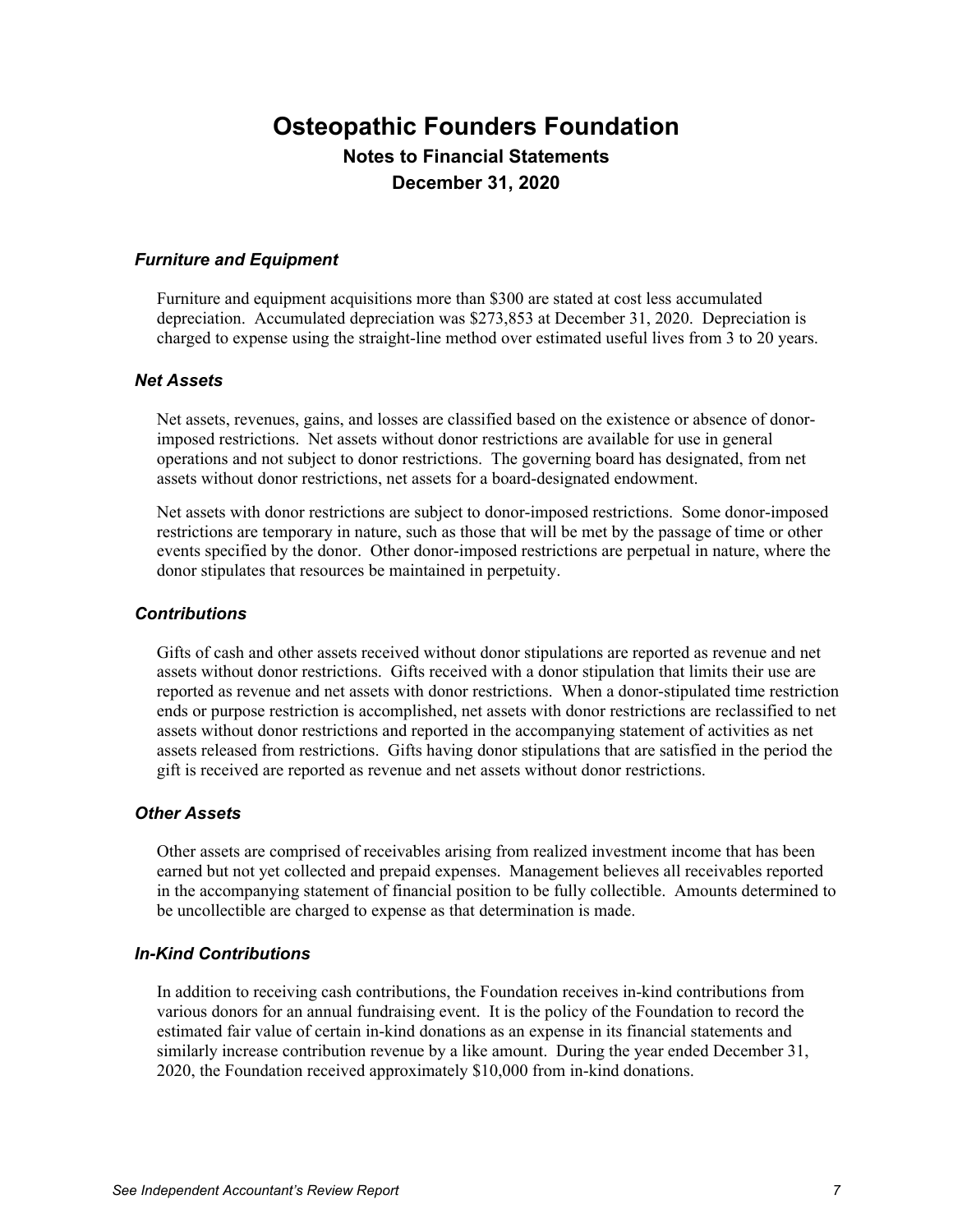### *Income Taxes*

The Foundation is exempt from income taxes under Section 501 of the Internal Revenue Code and a similar provision of state law. However, the Foundation is subject to federal income tax on any unrelated business taxable income.

The Foundation files tax returns in the U.S. federal jurisdiction.

### *Pledges Payable*

The Foundation issues pledges to organizations who further the mission of the Foundation throughout the year. At the time funds are approved by the board and organizations are notified, the Foundation will record the corresponding liability. Pledges payable for the year ended December 31, 2020, were \$154,000.

#### *Functional Allocation of Expenses*

The costs of supporting the various programs and other activities have been summarized on a functional basis in the accompanying statement of activities. The accompanying statement of functional expenses presents the natural classification detail of expenses by function. Certain costs have been allocated among the program, management and general, and fundraising categories based on management's estimate of each employee's daily job functions and other methods.

### *Long-Lived Asset Impairment*

The Foundation evaluates the recoverability of the carrying value of long-lived assets whenever events or circumstances indicate the carrying amount may not be recoverable. If a long-lived asset is tested for recoverability and the undiscounted estimated future cash flows expected to result from the use and eventual disposition of the asset are less than the carrying amount of the asset, the asset cost is adjusted to fair value and an impairment loss is recognized as the amount by which the carrying amount of a long-lived asset exceeds its fair value.

No asset impairment was recognized during the year ended December 31, 2020.

### *Change in Accounting Principle*

In May 2014, the Financial Accounting Standards Board (FASB) issued Accounting Standards Update (ASU) 2014-09, *Revenue from Contracts with Customers (Topic 606)*, that replaces existing revenue recognition guidance. The new standard requires companies to recognize revenue in a way that depicts the transfer of promised goods or services to customers in an amount that reflects the considerations to which the entity expects to be entitled in exchange for those goods or services. In addition, Topic 606 requires disclosure of the nature, amount, timing, and uncertainty of revenue and cash flows arising from contracts with customers.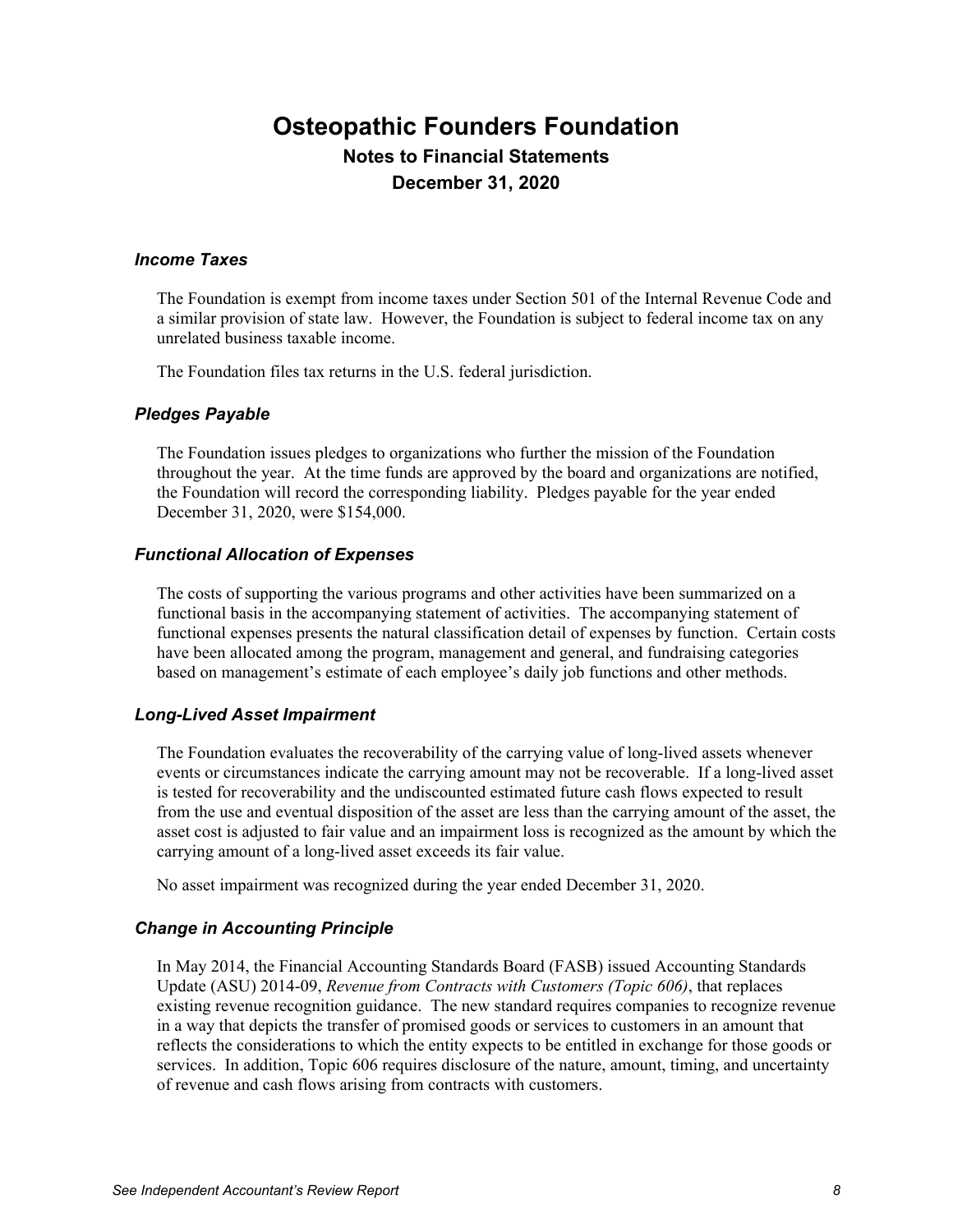The majority of the Foundation's revenue was determined to not be in the scope of Topic 606 and, therefore, the adoption of this standard did not change the timing of or disclosures related to revenue recognition.

### **Note 2: Investments**

Investments (including investments held in trusts) consist of the following at December 31, 2020:

| Mutual funds                     |                 |
|----------------------------------|-----------------|
| U.S. equity funds                | \$<br>5,364,445 |
| International equity funds       | 1,666,025       |
| International fixed income funds | 1,915,323       |
| Bond funds                       | 115,889         |
| Emerging markets                 | 295,184         |
| Global                           | 4,649,733       |
| Alternative investments          | 4,173,166       |
| Common stocks                    | 2,523,216       |
| Money market funds               | 1,033,545       |
|                                  |                 |
|                                  | 21,736,526      |

The Foundation includes its money market and cash accounts, which are held by financial advisors and available for the purchase of long-term securities, with investments in the accompanying statement of financial position.

### **Note 3: Fair Value Measurements and Disclosures**

Fair value is the price that would be received to sell an asset in an orderly transaction between market participants at the measurement date. Fair value measurements must maximize the use of observable inputs and minimize the use of unobservable inputs. There is a hierarchy of three levels of inputs that may be used to measure fair value:

- **Level 1** Quoted prices in active markets for identical assets
- Level 2 Observable inputs other than Level 1 prices, such as quoted prices for similar assets, quoted prices in markets that are not active, or other inputs that are observable or can be corroborated by observable market data for substantially the full term of the assets
- **Level 3** Unobservable inputs supported by little or no market activity and significant to the fair value of the assets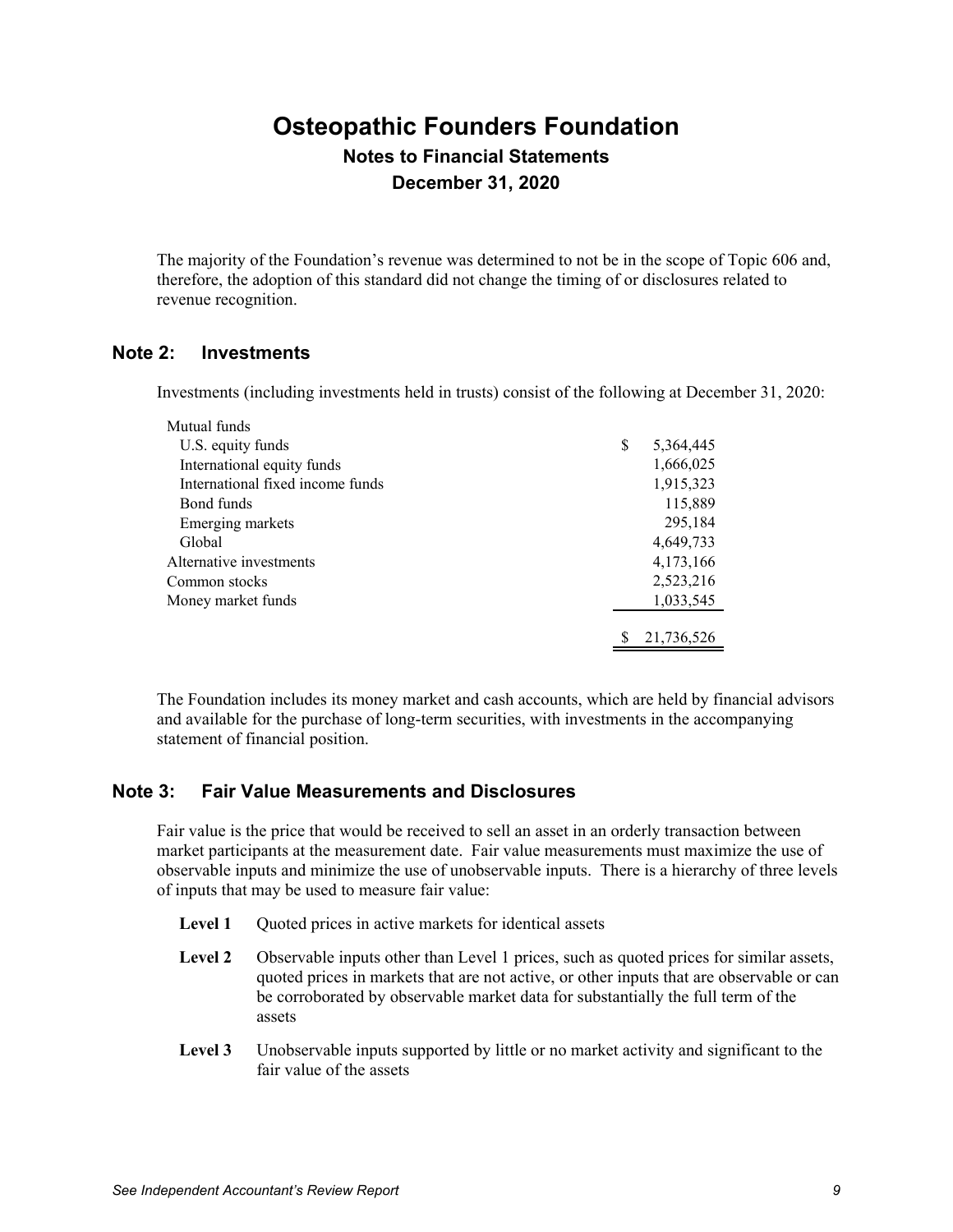#### *Recurring Measurements*

The following table presents the fair value measurements of assets recognized in the accompanying statement of financial position measured at fair value on a recurring basis and the level within the fair value hierarchy in which the fair value measurements fall at December 31, 2020:

|                                                                |    |                         | <b>Fair Value Measurements Using</b> |                                                                                                           |    |                                                                                |                                                                  |  |  |  |
|----------------------------------------------------------------|----|-------------------------|--------------------------------------|-----------------------------------------------------------------------------------------------------------|----|--------------------------------------------------------------------------------|------------------------------------------------------------------|--|--|--|
|                                                                |    | <b>Fair Value</b>       |                                      | <b>Quoted Prices</b><br>in Active<br><b>Markets for</b><br><b>Identical</b><br><b>Assets</b><br>(Level 1) |    | Significant<br><b>Other</b><br><b>Observable</b><br><b>Inputs</b><br>(Level 2) | <b>Significant</b><br>Unobservable<br><b>Inputs</b><br>(Level 3) |  |  |  |
| Money market funds<br>Common stocks                            | \$ | 1,033,545<br>2,523,216  | \$                                   | 1,033,545<br>2,523,216                                                                                    | \$ |                                                                                | \$                                                               |  |  |  |
| Mutual funds<br>U.S. equity funds                              |    | 5,364,445               |                                      | 5,364,445                                                                                                 |    |                                                                                |                                                                  |  |  |  |
| International equity funds<br>International fixed income funds |    | 1,666,025<br>1,915,323  |                                      | 1,666,025<br>1,915,323                                                                                    |    |                                                                                |                                                                  |  |  |  |
| Bond funds<br>Emerging markets                                 |    | 115,889<br>295,184      |                                      | 115,889<br>295,184                                                                                        |    |                                                                                |                                                                  |  |  |  |
| Global                                                         |    | 4,649,733               |                                      | 4,649,733                                                                                                 |    |                                                                                |                                                                  |  |  |  |
| Investments measured at NAV (a)                                |    | 17,563,360<br>4,173,166 |                                      | 17,563,360                                                                                                |    |                                                                                |                                                                  |  |  |  |
|                                                                | \$ | 21,736,526              |                                      |                                                                                                           |    |                                                                                |                                                                  |  |  |  |

(a) Certain investments that were measured at fair value using the NAV per share (or its equivalent) practical expedient have not been classified in the fair value hierarchy. The fair value amounts presented in this table are intended to permit reconciliation of the fair value hierarchy to the line items presented in the accompanying statement of financial position.

Following is a description of the valuation methodologies and inputs used for assets measured at fair value on a recurring basis and recognized in the accompanying statement of financial position, as well as the general classification of such assets pursuant to the valuation hierarchy. There have been no significant changes in the valuation techniques during the year ended December 31, 2020.

#### *Investments*

Where quoted market prices are available in an active market, investments are classified within Level 1 of the valuation hierarchy. If quoted market prices are not available, then fair values are estimated by using quoted prices of investments with similar characteristics or independent asset pricing services and pricing models, the inputs of which are market-based or independently sourced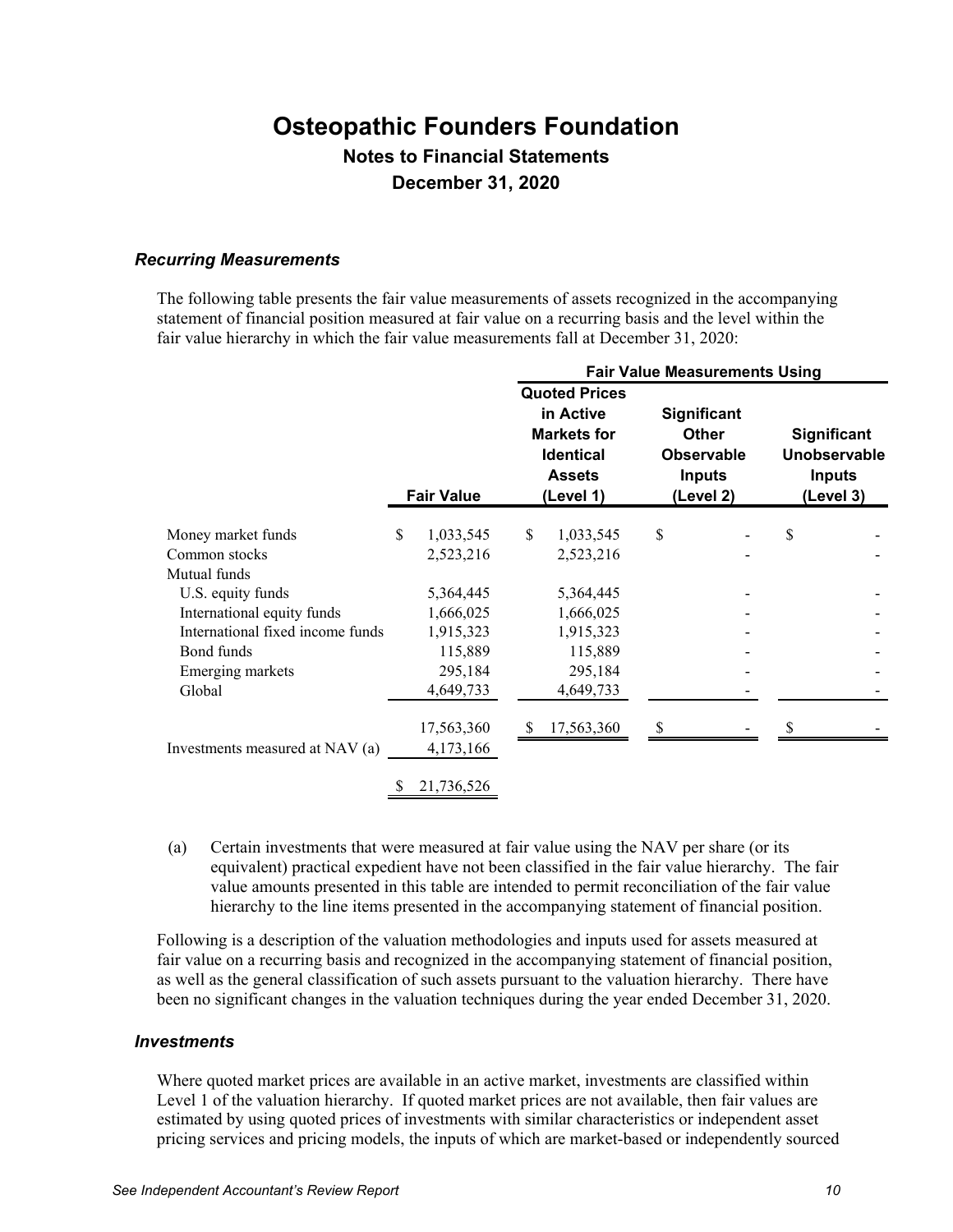market parameters, including, but not limited to, yield curves, interest rates, volatilities, prepayments, defaults, cumulative loss projections, and cash flows. Such investments are classified in Level 2 of the valuation hierarchy. In certain cases where Level 1 or Level 2 inputs are not available, investments are classified within Level 3 of the valuation hierarchy.

#### *Alternative Investments*

The Foundation values its alternative investments at fair value, which approximates the Foundation's pro rata interest in the net assets of the underlying alternative investments. Alternative investments are made up primarily of private equity funds that invest in underlying funds. The estimated fair values of the alternative investments are based on the underlying funds, which may include securities that do not have readily determinable values. Because of the inherent uncertainty of valuation, the estimated fair values of the alternative investments described above may differ significantly from values that would have been used had a ready market existed for the investments and differences could be material.

|                                  |   |                   |     | <b>Unfunded</b>          | <b>Redemption</b> | <b>Redemption</b>    |
|----------------------------------|---|-------------------|-----|--------------------------|-------------------|----------------------|
|                                  |   | <b>Fair Value</b> |     | <b>Commitments</b>       | <b>Frequency</b>  | <b>Notice Period</b> |
| Alliance Bernstein Multi-Manager |   |                   |     |                          |                   |                      |
| Alternative Fund (a)             | S | 2,881,273         | \$. | $\overline{\phantom{a}}$ | None              | None                 |
| Blackstone REIT (b)              |   | 1,291,893         | S   | -                        | None              | None                 |

Underlying strategies of the above investments are as follows:

- (a) Statutory trusts, formed as a close-ended fund, invest primarily in portfolio funds of unaffiliated portfolio managers. These investments cannot be redeemed until a repurchase offer has been initiated by the fund's board of trustees.
- (b) Blackstone Real Estate Investment Trust, Inc., is a non-traded real estate investment trust (REIT) investing in primarily stabilized commercial real estate properties. These investments cannot be redeemed until a repurchase request has been submitted and approved by the fund's board of trustees.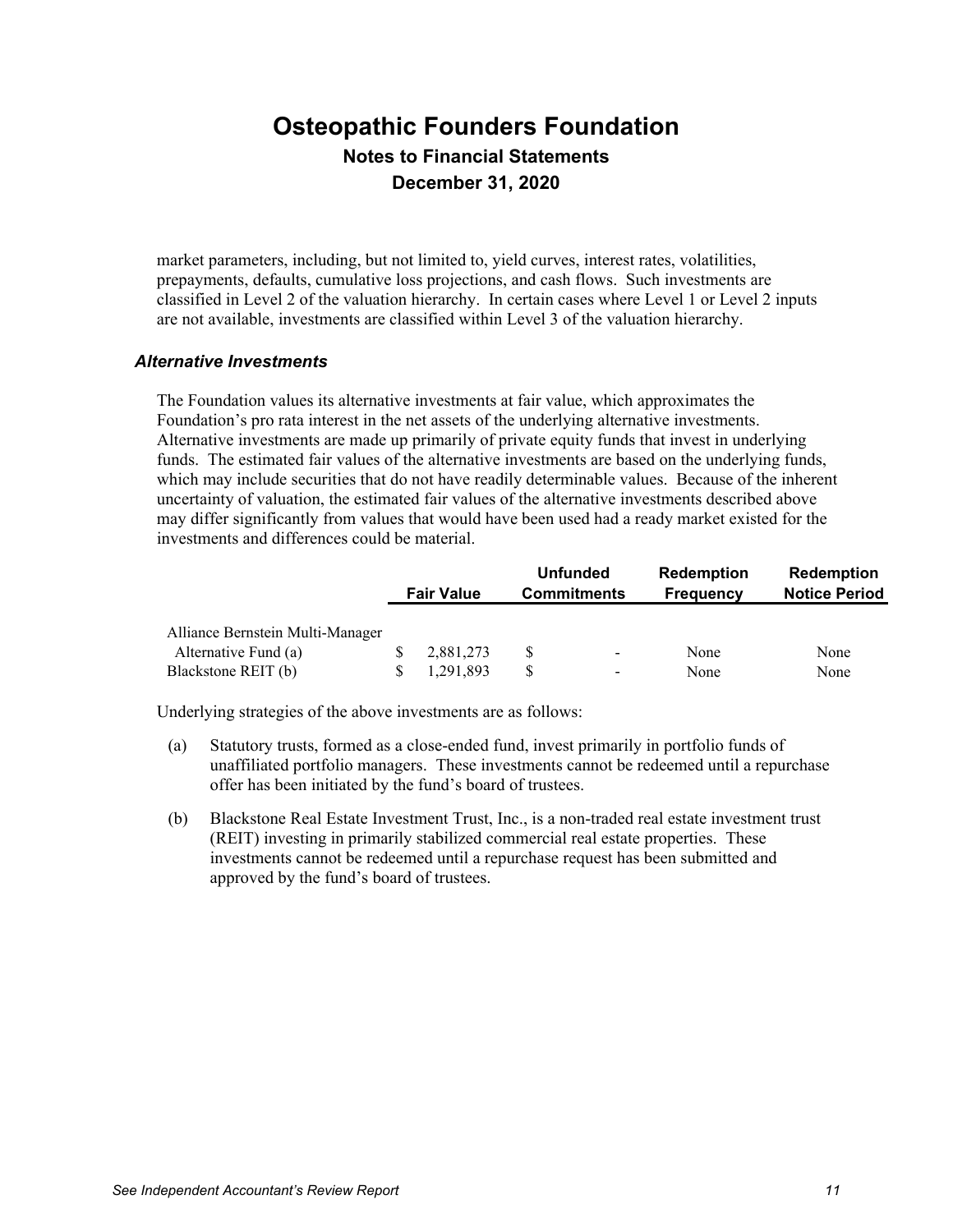### **Note 4: Net Assets**

#### *Net Assets with Donor Restrictions*

Net assets with donor restrictions at December 31, 2020, are restricted for the following purposes or periods:

| Subject to the passage of time                                  |   |           |
|-----------------------------------------------------------------|---|-----------|
| Beneficial interest in charitable trusts held by others         | S | 225,158   |
| Endowments                                                      |   |           |
|                                                                 |   |           |
| Subject to appropriation and expenditure when a specified event |   |           |
| occurs                                                          |   |           |
| Restricted by donors for                                        |   |           |
| Medical education scholarships                                  |   | 492,448   |
| Community support grants                                        |   | 1,147,737 |
|                                                                 |   |           |
|                                                                 |   | 1,640,185 |
| Investments to be held in perpetuity, the income is expendable  |   | 965,980   |
|                                                                 |   |           |
| Total endowments                                                |   | 2,606,165 |
|                                                                 |   |           |
|                                                                 |   | 2,831,323 |

Net assets with donor restrictions are available for the support of medical education scholarships and grants and medical education provided to the community. Substantially all restrictions can be met upon actions of the Foundation in accordance with donor stipulation. Net assets with donor restrictions include an endowment fund maintained by the Foundation in perpetuity. The income from the assets not restricted by donors can be used to support the Foundation's general activities.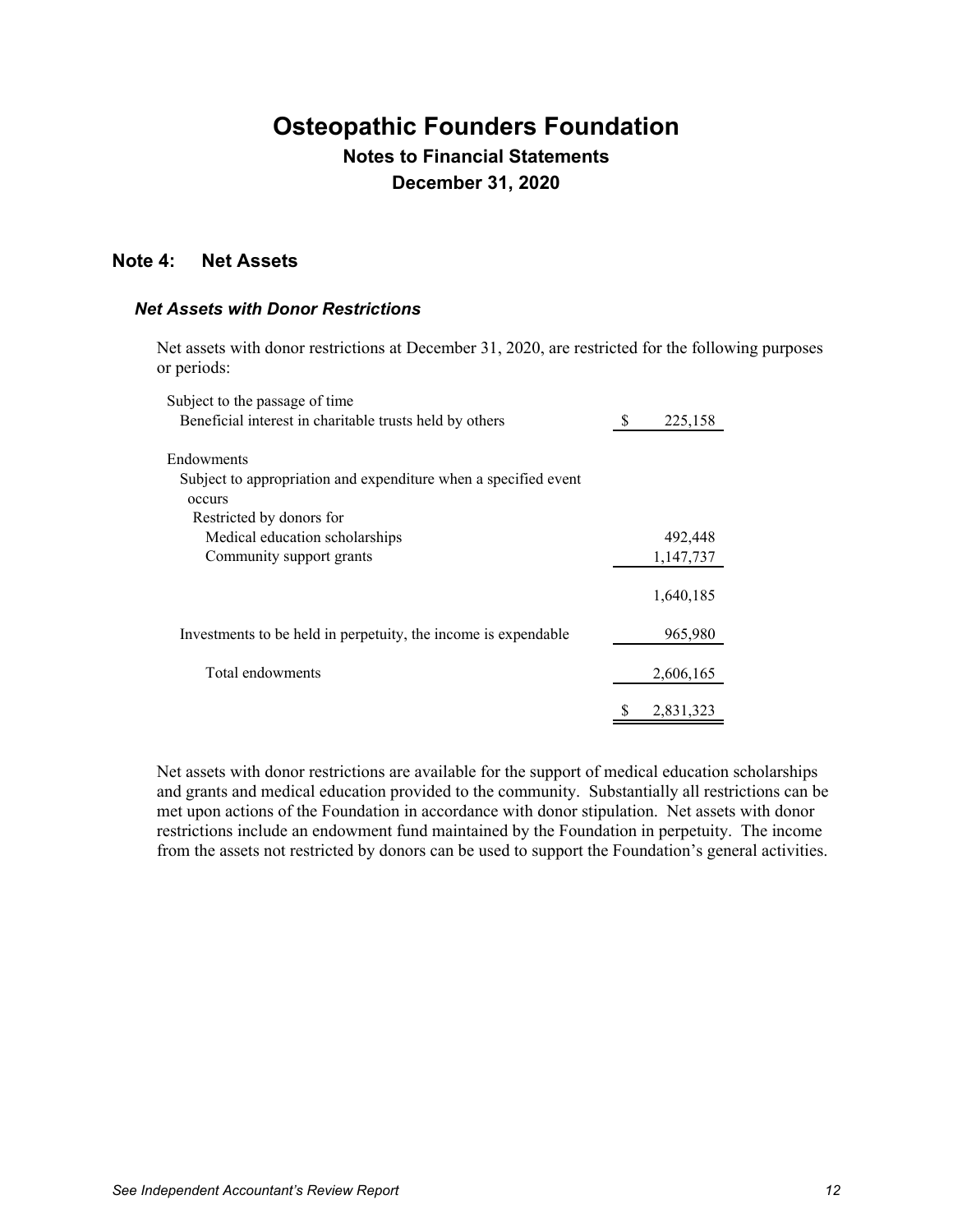#### *Net Assets Released from Restrictions*

Net assets were released from donor restrictions by incurring expenses satisfying the restricted purposes or by occurrence of other events specified by donors.

| Distributions (proceeds are not restricted by donors)   |        |
|---------------------------------------------------------|--------|
| Beneficial interest in charitable trusts held by others | 16,595 |
| Satisfaction of purpose restrictions                    |        |
| Medical education scholarships                          | 25,759 |
| Community support grants                                | 19,330 |
|                                                         | 45,089 |
|                                                         | 61,684 |

### **Note 5: Beneficial Interest in Trusts**

The Foundation is the beneficiary under three charitable remainder unitrusts (Trusts 1, 2, and 3) that are administered by the Foundation. Under the terms of the trusts, the Foundation has an irrevocable right to the principal and income from the trusts upon the death of the survivor recipient. For the life of the survivor recipient, the Foundation is to pay 8% of the fair market value of the trusts, valued as of the first day of each taxable year. Payments of the unitrust amounts may only be made from income, and any deficiencies will be accrued and paid in years where there is excess income over the 8% unitrust amounts.

Balances of all trust assets and liabilities at December 31, 2020, are reflected in the accompanying financial statements as follows:

|                                                | Trust 1<br>Trust 2 |         |          | Trust 3 |              | Total  |    |         |
|------------------------------------------------|--------------------|---------|----------|---------|--------------|--------|----|---------|
| Fair market value of trust assets              | S.                 | 171.691 | S        | 171,693 | <sup>S</sup> | 87.114 | \$ | 430,498 |
| Future liability for unitrust<br>distributions |                    | 98,160  |          | 71,549  |              | 35,631 |    | 205,340 |
| Remaining beneficial<br>interest               |                    | 73,531  | <b>S</b> | 100,144 | -S           | 51,483 | S  | 225,158 |

During the year ended December 31, 2020, the Foundation paid approximately \$17,000 in distributions to unitrust beneficiaries from current year investment income.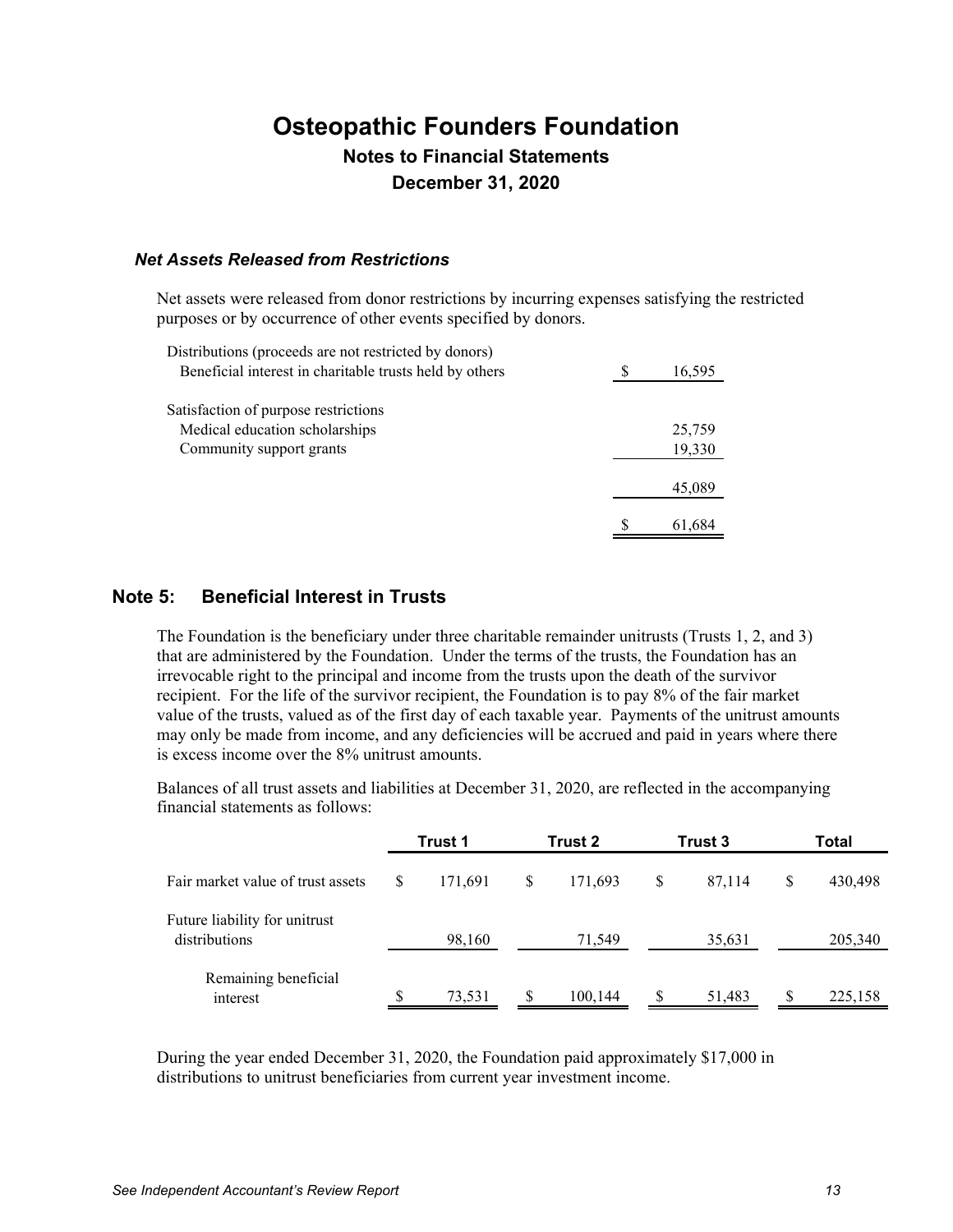### **Note 6: Deferred Compensation Plan**

In 2001, the Foundation adopted a nonqualified executive deferred compensation plan (the Plan). The Plan allows the participant to defer bonus compensation through contributions to the Plan. The Plan provides benefits upon death, retirement, or termination of employment. Benefits are limited to the amounts contributed to the Plan. Vesting of bonus compensation awarded prior to August 15, 2013, occurs at 10% per year from ages 60 to 64 with the remainder vesting at age 65. Bonus compensation awarded after August 15, 2013, becomes fully vested five years after the date the bonus compensation is awarded by the Board of Directors of the Foundation. The Foundation has set aside funds for the payment of this liability of \$214,219 that are included in investments in the accompanying statement of financial position. No expenses were recognized regarding the Plan for the year ended December 31, 2020.

### **Note 7: Endowment**

The Foundation's endowment consists of four individual funds established for a variety of purposes. The endowment includes both donor-restricted endowment funds and funds designated by the governing body to function as endowments (board-designated endowment funds). As required by accounting principles generally accepted in the United States of America (GAAP), net assets associated with endowment funds, including board-designated endowment funds, are classified and reported based on the existence or absence of donor-imposed restrictions.

The Foundation's governing body has interpreted the *Oklahoma Prudent Management of Institutional Funds Act* (SPMIFA) as requiring preservation of the fair value of the original gift as of the gift date of the donor-restricted endowment funds absent explicit donor stipulations to the contrary. As a result of this interpretation, the Foundation classifies as net assets with donor restrictions (a) the original value of gifts donated to the permanent endowment, (b) the original value of subsequent gifts to the permanent endowment, and (c) accumulations to the permanent endowment made in accordance with the direction of the applicable donor gift instrument at the time the accumulation is added to the fund. The remaining portion of donor-restricted endowment funds is classified as net assets with donor restrictions until those amounts are appropriated for expenditure by the Foundation in a manner consistent with the standard of prudence prescribed by SPMIFA. In accordance with SPMIFA, the Foundation considers the following factors in making a determination to appropriate or accumulate donor-restricted endowment funds:

- 1. Duration and preservation of the fund
- 2. Purposes of the Foundation and the fund
- 3. General economic conditions
- 4. Possible effect of inflation and deflation
- 5. Expected total return from investment income and appreciation or depreciation of investments
- 6. Other resources of the Foundation
- 7. Investment policies of the Foundation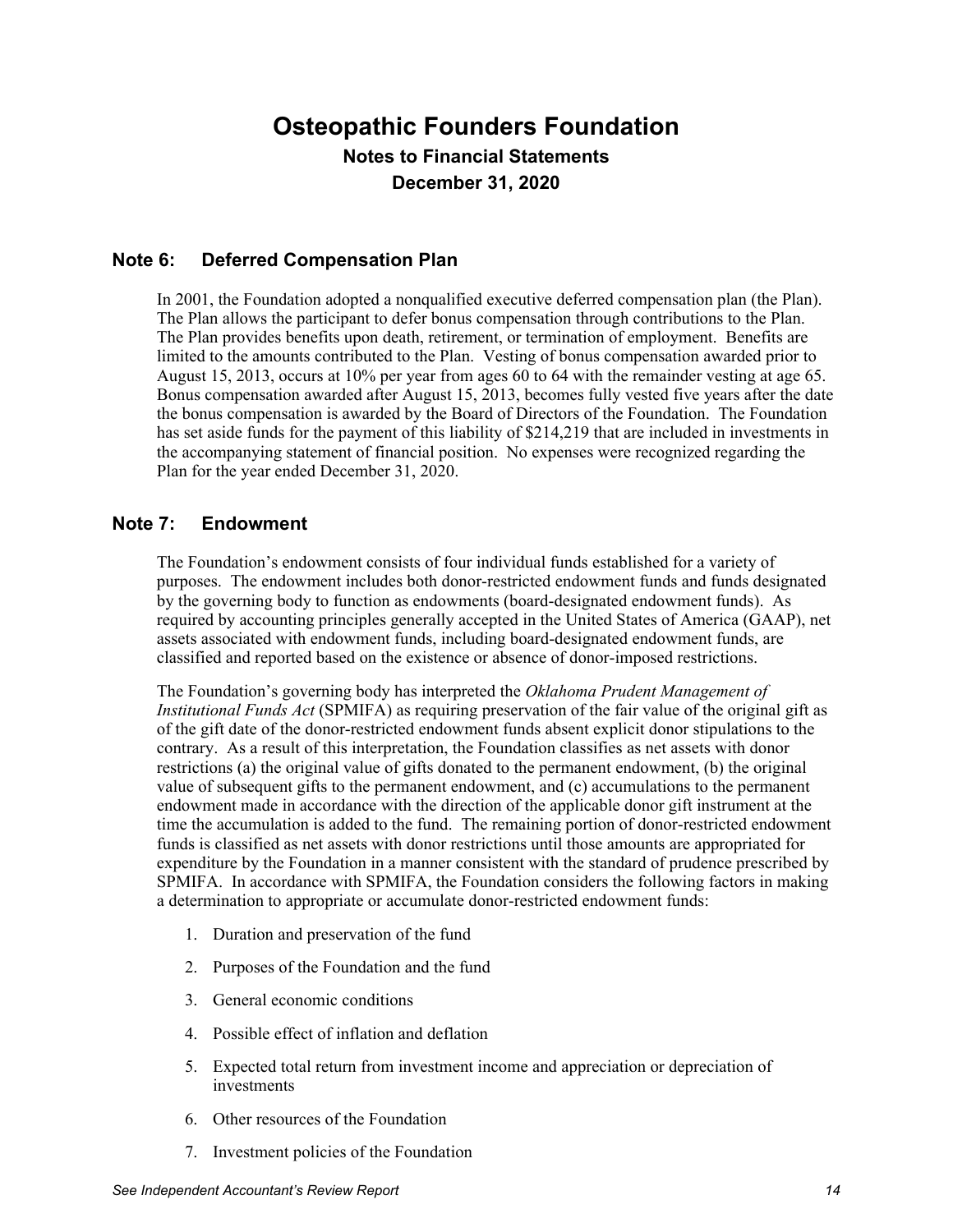The composition of net assets by type of endowment fund at December 31, 2020, was:

|                                                                                   |   | <b>Without Donor</b><br><b>Restrictions</b> | <b>With Donor</b><br><b>Restrictions</b> | Total         |
|-----------------------------------------------------------------------------------|---|---------------------------------------------|------------------------------------------|---------------|
| Donor-restricted endowment funds                                                  |   |                                             |                                          |               |
| Original donor-restricted gift amount and<br>amounts required to be maintained in |   |                                             |                                          |               |
| perpetuity by donor                                                               | S |                                             | \$<br>965,980                            | \$<br>965,980 |
| Accumulated investment gains                                                      |   |                                             | 492,448                                  | 492,448       |
| Term endowment                                                                    |   |                                             | 1,147,737                                | 1,147,737     |
| Board-designated endowment funds                                                  |   | 1,932,075                                   |                                          | 1,932,075     |
| Total endowment funds                                                             |   | 1,932,075                                   | 2,606,165                                | 4,538,240     |

Changes in endowment net assets for the year ended December 31, 2020, were:

| Endowment net assets, beginning of year   | <b>Without Donor</b><br><b>Restrictions</b> |                      | <b>With Donor</b><br><b>Restrictions</b> |                     | Total |                      |
|-------------------------------------------|---------------------------------------------|----------------------|------------------------------------------|---------------------|-------|----------------------|
|                                           |                                             | 1,711,212            | S                                        | 2,328,375           | S     | 4,039,587            |
| Investment return<br><b>Distributions</b> |                                             | 267,727<br>(46, 864) |                                          | 322,879<br>(45,089) |       | 590,606<br>(91, 953) |
| Endowment net assets, end of year         |                                             | 1,932,075            |                                          | 2,606,165           |       | 4,538,240            |

From time to time, the fair value of assets associated with individual donor-restricted endowment funds may fall below the level the Foundation is required to retain as a fund of perpetual duration pursuant to donor stipulation or SPMIFA. In accordance with GAAP, deficiencies of this nature are reported in net assets with donor restrictions. There were no deficiencies at December 31, 2020.

### *Investment and Spending Policies*

The Foundation has adopted investment and spending policies for endowment assets that attempt to provide a predictable stream of funding to programs and other items supported by its endowment while seeking to maintain the purchasing power of the endowment. Endowment assets include those assets of donor-restricted endowment funds the Foundation must hold in perpetuity or for donor-specified periods, as well as those of board-designated endowment funds. Under the Foundation's policies, endowment assets are invested in a manner that is consistent with the total return or moderate portfolio theory methodologies.

To satisfy its long-term rate of return objectives, the Foundation relies on a total return strategy in which investment returns are achieved through both current yield (investment income such as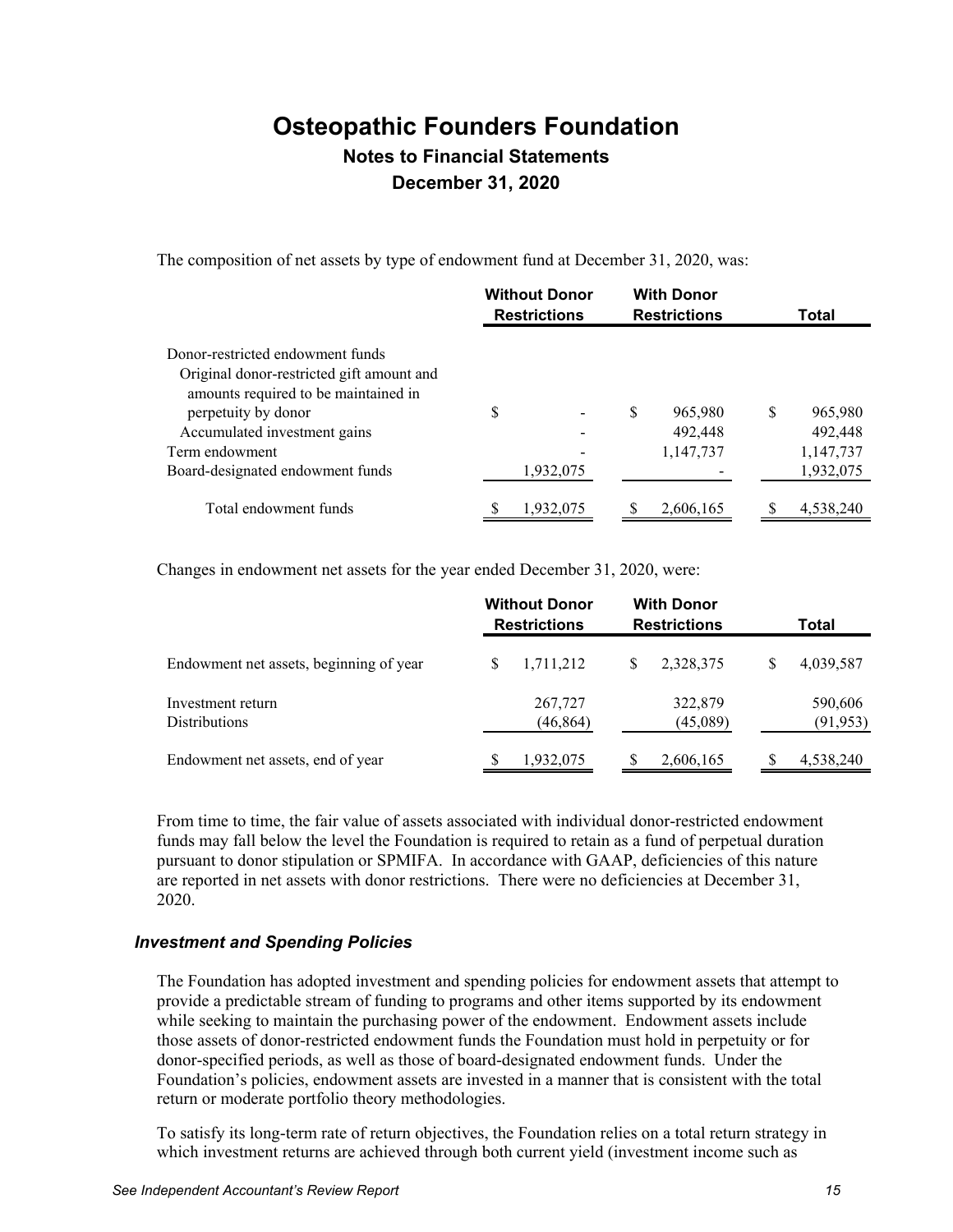dividends and interest) and capital appreciation (both realized and unrealized). The Foundation targets a diversified asset allocation that places a greater emphasis on equity-based investments to achieve its long-term return objectives within prudent risk constraints.

The Foundation has a policy (the spending policy) of appropriating for expenditure each year a rate of 5%, with an absolute maximum of 5% of the endowment fund's average market value as of the preceding five fiscal year-ends. In establishing this policy, the Foundation considered the longterm expected return on its endowment. Accordingly, over the long term, the Foundation expects the current spending policy to allow its endowment to grow comparable to the benchmarks outlined in the investment policy. This is consistent with the Foundation's objective to maintain the purchasing power of endowment assets held in perpetuity or for a specified term, as well as to provide additional real growth through new gifts and investment return.

### **Note 8: Operating Lease**

The Foundation leases its office space under an operating lease that expires on August 31, 2021. Total lease expense was approximately \$85,000 for the year ended December 31, 2020. Future minimum obligations under the Foundation's office lease are as follows:

| 2021 | \$52,530 |
|------|----------|
|      | \$52,530 |

### **Note 9: Postretirement Benefit Plan**

#### *Defined Contribution Plan*

Effective October 1, 2012, the Foundation began contributing to a defined contribution pension plan covering all employees who receive at least \$5,000 in eligible compensation for the prior year and current year. The Foundation matches employee contributions dollar-for-dollar not to exceed 3% of eligible compensation or the applicable limit. The Foundation's expense related to matching contributions for the year ended December 31, 2020, was approximately \$6,800.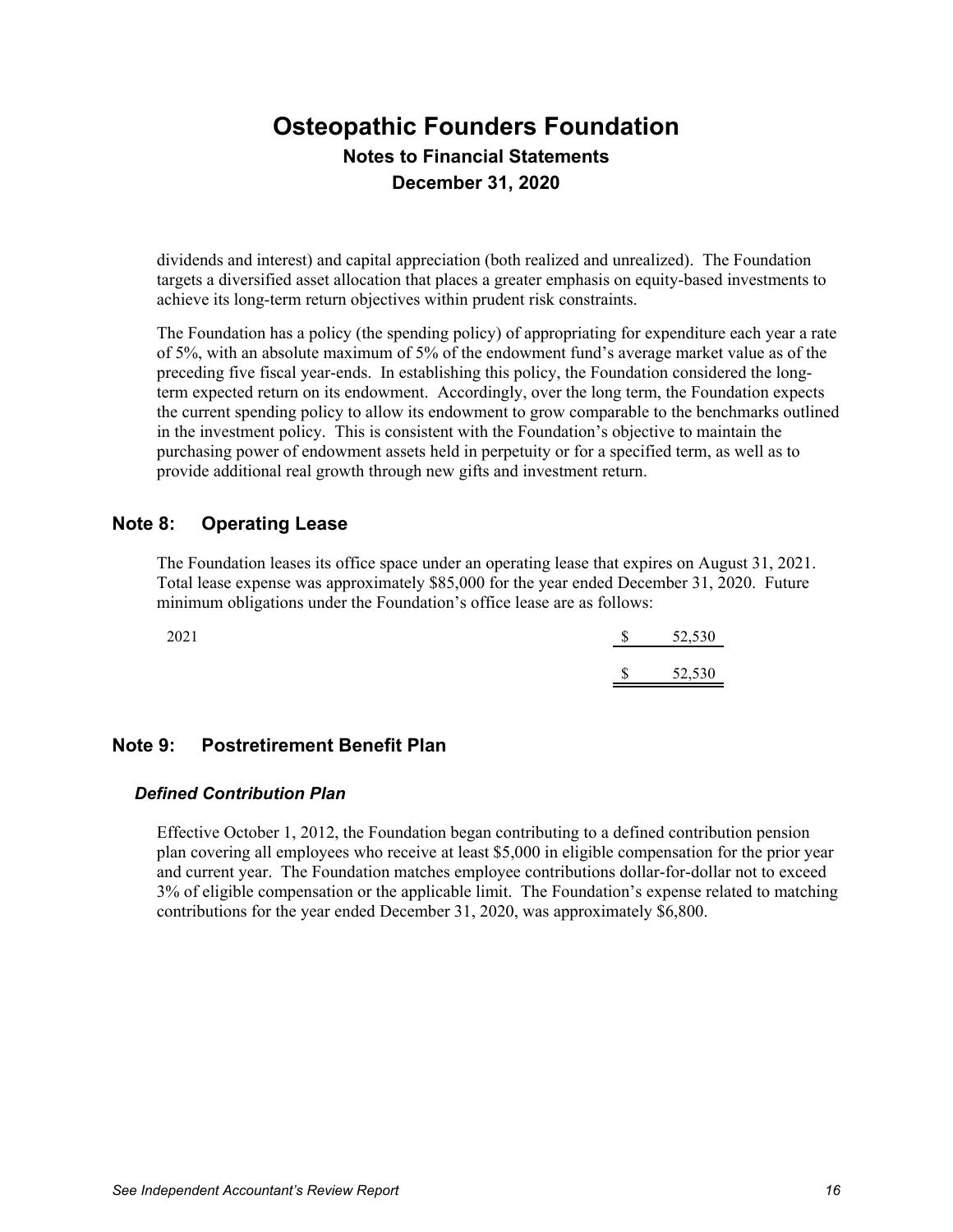### **Note 10: Liquidity and Availability**

Financial assets available for general expenditure, that is, without donor or other restrictions limiting their use, within one year of December 31, 2020, comprise the following:

| Total financial assets                                                 | S | 21,438,133  |
|------------------------------------------------------------------------|---|-------------|
| Donor-imposed restrictions                                             |   |             |
| <b>Endowments</b>                                                      |   | (2,606,165) |
| Internal designations                                                  |   |             |
| Board-designated endowment                                             |   | (1,932,075) |
| Financial assets available to meet cash needs for general expenditures |   |             |
| within one year                                                        |   | 16,899,893  |

The Foundation's endowment funds consist of donor-restricted endowments and funds designated by the board as an endowment. Income from donor-restricted endowments is restricted for specific purposes with the exception of the amounts available for general use. Donor-restricted endowment funds are not available for general expenditure.

The board-designated endowment of \$1,932,075 is subject to an annual spending rate of 5% as described in *Note 7*. Although the Foundation does not intend to spend from this board-designated endowment (other than amounts appropriated for general expenditure as part of the Board's annual budget approval and appropriation), these amounts could be made available if necessary.

The Foundation manages its liquidity and reserves following three guiding principles: operating within a prudent range of financial soundness and stability, maintaining adequate liquid assets to fund near-term operating needs, and maintaining sufficient reserves to provide reasonable assurance that long-term obligations will be discharged. The Foundation strives to maintain liquid financial assets sufficient to cover its general expenditures. Financial assets in excess of daily cash requirements are invested in money market accounts and other short-term investments.

### **Note 11: Paycheck Protection Program (PPP) Loan**

On April 10, 2020, the Foundation received a PPP loan established by the *Coronavirus Aid, Relief, and Economic Security Act* (CARES Act) and elected to account for the funding as a conditional contribution by applying Accounting Standards Codification 958-605, *Revenue Recognition*. Revenue is recognized when conditions are met, which include meeting FTE and salary reduction requirements and incurring eligible expenditures. The Foundation recorded the cash inflow from the PPP loan as a deferred income liability.

Subsequent to initial recognition, the Foundation incurred qualifying costs in excess of the PPP loan amount and believes that all other terms and criteria of the program have been met. The Foundation, therefore, recognized the entire deferred income liability through earnings, presented